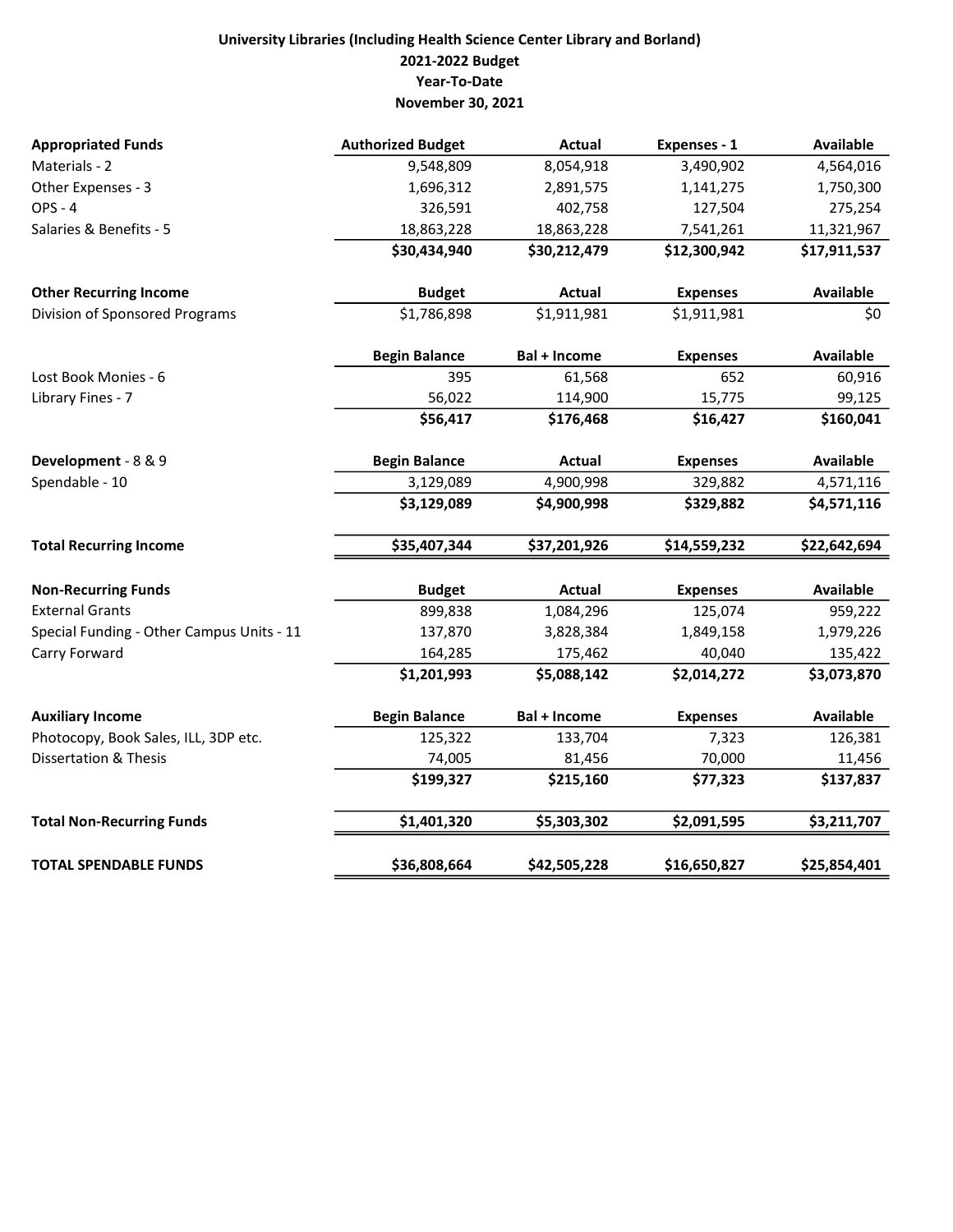### University Libraries (Including Health Science Center Library and Borland) 2021-2022 Budget Year-To-Date November 30, 2021

#### Notes: FY 21-22 Budget Year-To-Date 11/30/21

1 - Includes expenses as well as encumbered funds

2 - Authorized Budget includes a \$250,000 decrease compared to FY 20-21 due to 2% UF Budget Cut. Actual Budget includes \$36,338 transferred to FLARE for FY 20-21 end of year material expenditures; \$1,271,430 transferred to Other Expenses for FY 20-21 end of year material expenditures; \$58,326 transferred to Lost Book Monies for FY 20-21 end of year material expenditures; \$56,995 transferred to Library Fines for FY 20-21 end of year material expenditures; and \$70,802 transferred to Special Funding - Other Campus Units for FY 20-21 end of year material expenditures

3 - Authorized Budget includes a \$211,347 increase compared to FY 20-21 due to reallocation. Actual Budget includes \$1,271,430 transferred from Materials for FY 20-21 end of year material expenditures; \$10,167 transferred to OPS for LTS non-recurring funding; and \$66,000 transferred to OPS for Security Assistants

4 - Authorized Budget includes a \$2,732 decrease compared to FY 20-21 due to reallocation. Actual Budget includes \$10,167 transferred from Other Expenses for LTS non-recurring funding; and \$66,000 transferred from Other Expenses for Security Assistants

5 - Authorized Budget includes a \$308,701 decrease compared to FY 20-21 due to 2% UF Budget Cut and reallocation.

6 - Balance & Income amount includes \$58,326 transferred from Materials for FY 20-21 end of year material expenditures

7 - Balance & Income amount includes \$56,995 transferred from Materials for FY 20-21 end of year material expenditures

8 - Endowment value as of 9/30/21 is \$24,602,865, investment earnings only reported by Foundation on a quarterly basis

9 - Cash Only, New Gift Income YTD totals \$221,462

10 - Actual includes \$385,877 in earning on endowments YTD

11 - Authorized Budget and Actual Budget includes \$137,870 in unexpended prior year funds. Actual Budget includes \$760 in unspent FY 20-21 Tech Fee funds reverted; \$9,469 in unspent FY 20-21 Student Gov funds reverted; \$70,802 transferred from Materials for FY 20-21 end of year material expenditures; \$13,000 from Student Gov for 24/7 Fall final week FY 21-22; \$65,500 for Dual Career Services; \$1,839,000 for additional Materials support from Provost; \$12,000 from IFAS for year 4 of 5 Marston Endnote Project; \$5,000 from Honors Program for instruction; \$75,850 for Faculty Enhancement Opportunity Award; \$5,409 transferred to UF Research department for M. Leonard; and \$1,625,000 for LW shelving repair project